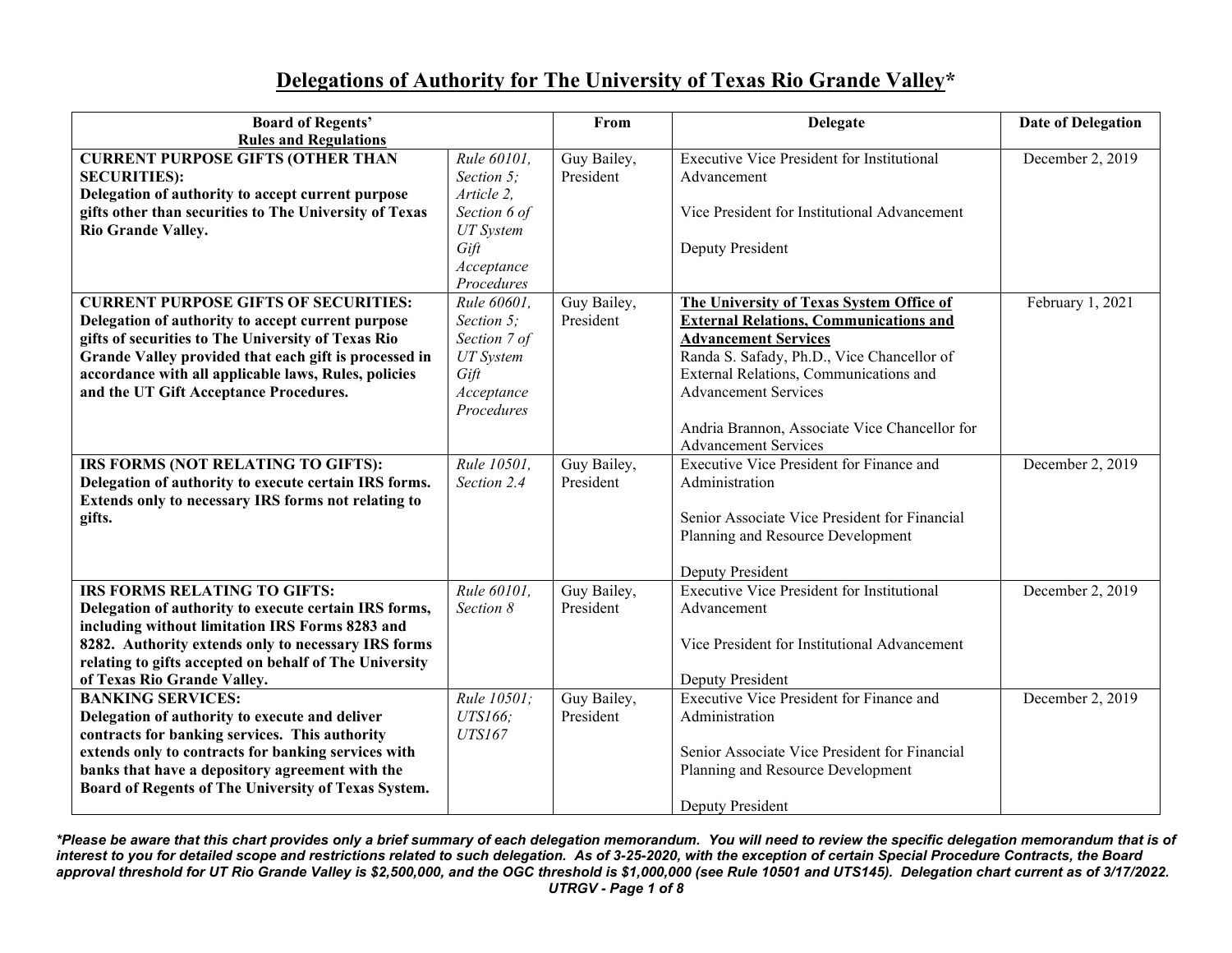| <b>Board of Regents'</b>                                                                                                                                                                                                                                                                                                                                                                                                                                                                                                                                                                                                                   |                           | From                     | <b>Delegate</b>                                                                                                                                         | <b>Date of Delegation</b> |
|--------------------------------------------------------------------------------------------------------------------------------------------------------------------------------------------------------------------------------------------------------------------------------------------------------------------------------------------------------------------------------------------------------------------------------------------------------------------------------------------------------------------------------------------------------------------------------------------------------------------------------------------|---------------------------|--------------------------|---------------------------------------------------------------------------------------------------------------------------------------------------------|---------------------------|
| <b>Rules and Regulations</b>                                                                                                                                                                                                                                                                                                                                                                                                                                                                                                                                                                                                               |                           |                          |                                                                                                                                                         |                           |
| <b>SPACE LEASE AGREEMENTS:</b><br>Delegation of authority to execute and deliver space<br>lease agreements with a value of \$1,000,000 or less,<br>for the purpose of leasing space for use by the                                                                                                                                                                                                                                                                                                                                                                                                                                         | Rule 10501                | Guy Bailey,<br>President | Executive Vice President for Finance and<br>Administration<br>Senior Associate Vice President for Financial                                             | December 2, 2019          |
| institution for institutional purposes.                                                                                                                                                                                                                                                                                                                                                                                                                                                                                                                                                                                                    |                           |                          | Planning and Resource Development<br>Deputy President                                                                                                   |                           |
| NEW MINOR CONSTRUCTION PROJECTS AND<br><b>MINOR REPAIR AND REHABILITATION</b><br><b>CONSTRUCTION PROJECTS:</b><br>Delegation of authority to: (1) appoint architects;<br>approve plans and construction documents; and<br>execute and deliver related contracts, agreements,<br>guaranteed maximum price or stipulated sum<br>proposals, and other documents; and (2) execute and<br>deliver contracts and agreements with architects,<br>engineers, and other professional service providers,<br>for all new minor construction projects and minor<br>repair and rehabilitation projects with an anticipated<br>value under \$10,000,000. | Rule 80403:<br>Rule 10501 | Guy Bailey,<br>President | Executive Vice President for Finance and<br>Administration<br>Deputy President                                                                          | April 2, 2018             |
| <b>PURCHASE ORDERS:</b><br>Delegation of authority to execute and deliver<br>purchase orders for the routine purchase of<br>equipment, supplies, goods, and services.                                                                                                                                                                                                                                                                                                                                                                                                                                                                      | Rule 10501                | Guy Bailey,<br>President | Executive Vice President for Finance and<br>Administration<br>Chief Procurement Officer<br><b>Associate Director of Procurement</b><br>Deputy President | April 2, 2018             |
| <b>PURCHASE ORDERS - LIBRARY:</b><br>Delegation of authority to execute and deliver<br>purchase orders for the routine purchase of<br>equipment, supplies, goods, and services up to<br>\$500,000 for the University Library.                                                                                                                                                                                                                                                                                                                                                                                                              | Rule 10501                | Guy Bailey,<br>President | Up to \$500,000<br>University Librarian<br>Executive Vice President for Research, Graduate<br>Studies, and New Program Development<br>Deputy President  | April 2, 2018             |

*\*Please be aware that this chart provides only a brief summary of each delegation memorandum. You will need to review the specific delegation memorandum that is of interest to you for detailed scope and restrictions related to such delegation. As of 3-25-2020, with the exception of certain Special Procedure Contracts, the Board approval threshold for UT Rio Grande Valley is \$2,500,000, and the OGC threshold is \$1,000,000 (see Rule 10501 and UTS145). Delegation chart current as of 3/17/2022. UTRGV - Page 2 of 8*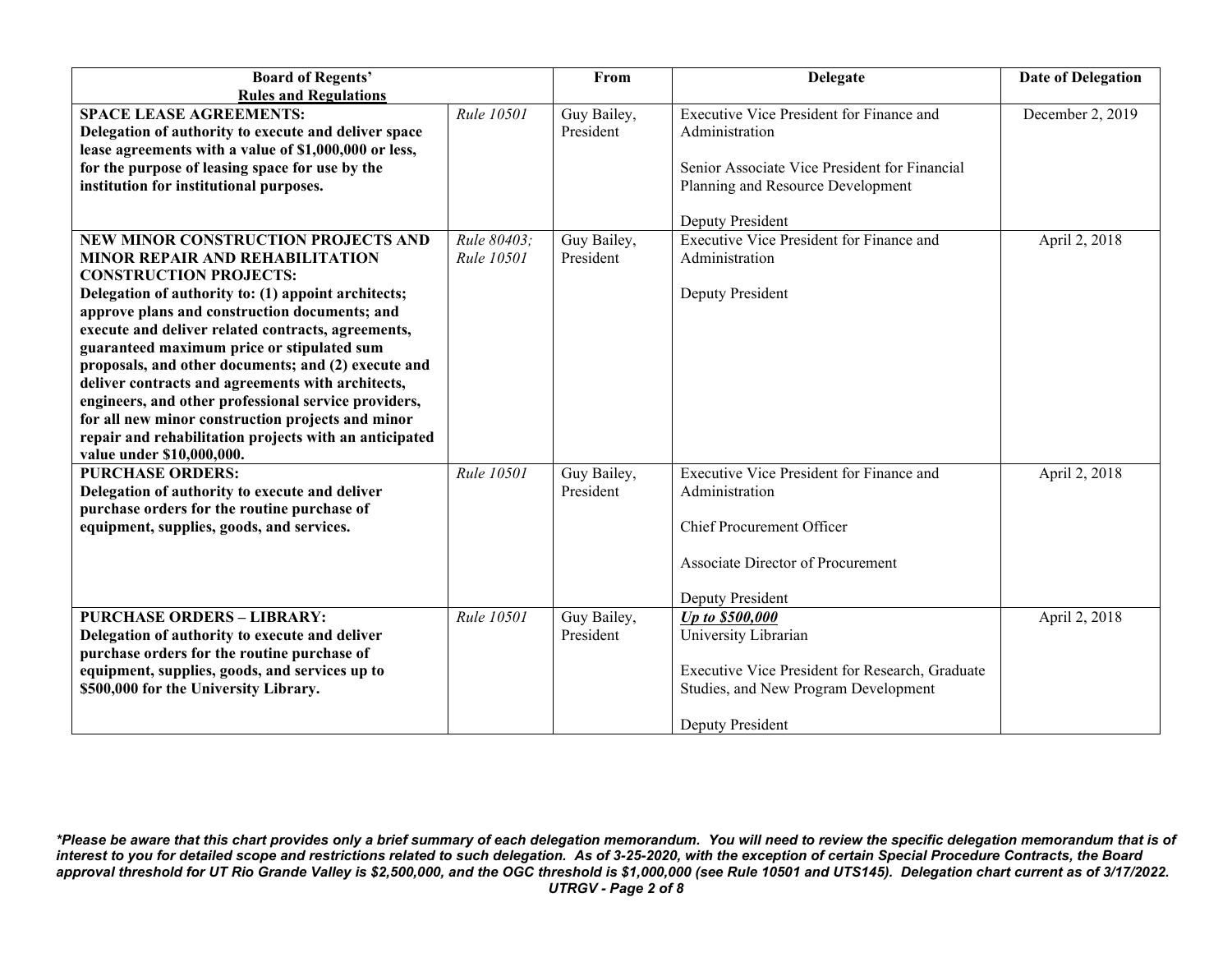| <b>Board of Regents'</b>                                |            | From        | <b>Delegate</b>                                  | <b>Date of Delegation</b> |
|---------------------------------------------------------|------------|-------------|--------------------------------------------------|---------------------------|
| <b>Rules and Regulations</b>                            |            |             |                                                  |                           |
| <b>SMALL PURCHASE PROGRAM:</b>                          | Rule 10501 | Guy Bailey, | Up to \$15,000                                   | April 2, 2018             |
| Delegation of authority to Implement, Manage and        |            | President   | <b>Account Managers</b>                          |                           |
| <b>Oversee and Small Purchase Program for Purchases</b> |            |             |                                                  |                           |
| up to \$15,000.                                         |            |             | Senior Associate Vice President for Operations   |                           |
|                                                         |            |             |                                                  |                           |
|                                                         |            |             | Deputy President                                 |                           |
| <b>CONTRACTS:</b>                                       | Rule 10501 | Guy Bailey, | Executive Vice President for Finance and         | December 2, 2019          |
| Delegation of authority to execute and deliver          |            | President   | Administration                                   |                           |
| contracts of any kind or nature, including contracts    |            |             |                                                  |                           |
| for the purchase of equipment, supplies, goods, and     |            |             | Senior Associate Vice President for Financial    |                           |
| services.                                               |            |             | Planning and Resource Development                |                           |
|                                                         |            |             |                                                  |                           |
|                                                         |            |             | Chief Procurement Officer                        |                           |
|                                                         |            |             | Deputy President                                 |                           |
| <b>CONTRACTS - INFORMATION TECHNOLOGY</b>               | Rule 10501 | Guy Bailey, | <b>Executive Vice President for Finance and</b>  | December 2, 2019          |
| <b>AND SOFTWARE:</b>                                    |            | President   | Administration                                   |                           |
| Delegation of authority to execute and deliver          |            |             |                                                  |                           |
| <b>Information Technology and Software contracts,</b>   |            |             | Chief Procurement Officer                        |                           |
| including contracts for the purchase of equipment,      |            |             |                                                  |                           |
| supplies, goods, and services.                          |            |             | Chief Information Officer                        |                           |
|                                                         |            |             |                                                  |                           |
|                                                         |            |             | <b>Deputy President</b>                          |                           |
| <b>CONTRACTS BETWEEN OR AMONG U.T.</b>                  | Rule 10501 | Guy Bailey, | Executive Vice President for Academic Affairs P- | March 2, 2020             |
| <b>INSTITUTIONS - ACADEMIC AFFAIRS</b>                  |            | President   | 16 Integration                                   |                           |
| <b>CONTRACTS:</b>                                       |            |             |                                                  |                           |
| Delegation of authority to execute and deliver          |            |             | Executive Vice President for Research, Graduate  |                           |
| Academic Affairs contracts or agreements with The       |            |             | Studies, and New Program Development             |                           |
| University of Texas System Administration or            |            |             |                                                  |                           |
| between or among institutions of The University of      |            |             | Deputy President                                 |                           |
| Texas System for resources or services. Any such        |            |             |                                                  |                           |
| contract or agreement shall provide for the recovery    |            |             |                                                  |                           |
| of the cost of services and resources furnished.        |            |             |                                                  |                           |

*\*Please be aware that this chart provides only a brief summary of each delegation memorandum. You will need to review the specific delegation memorandum that is of interest to you for detailed scope and restrictions related to such delegation. As of 3-25-2020, with the exception of certain Special Procedure Contracts, the Board approval threshold for UT Rio Grande Valley is \$2,500,000, and the OGC threshold is \$1,000,000 (see Rule 10501 and UTS145). Delegation chart current as of 3/17/2022. UTRGV - Page 3 of 8*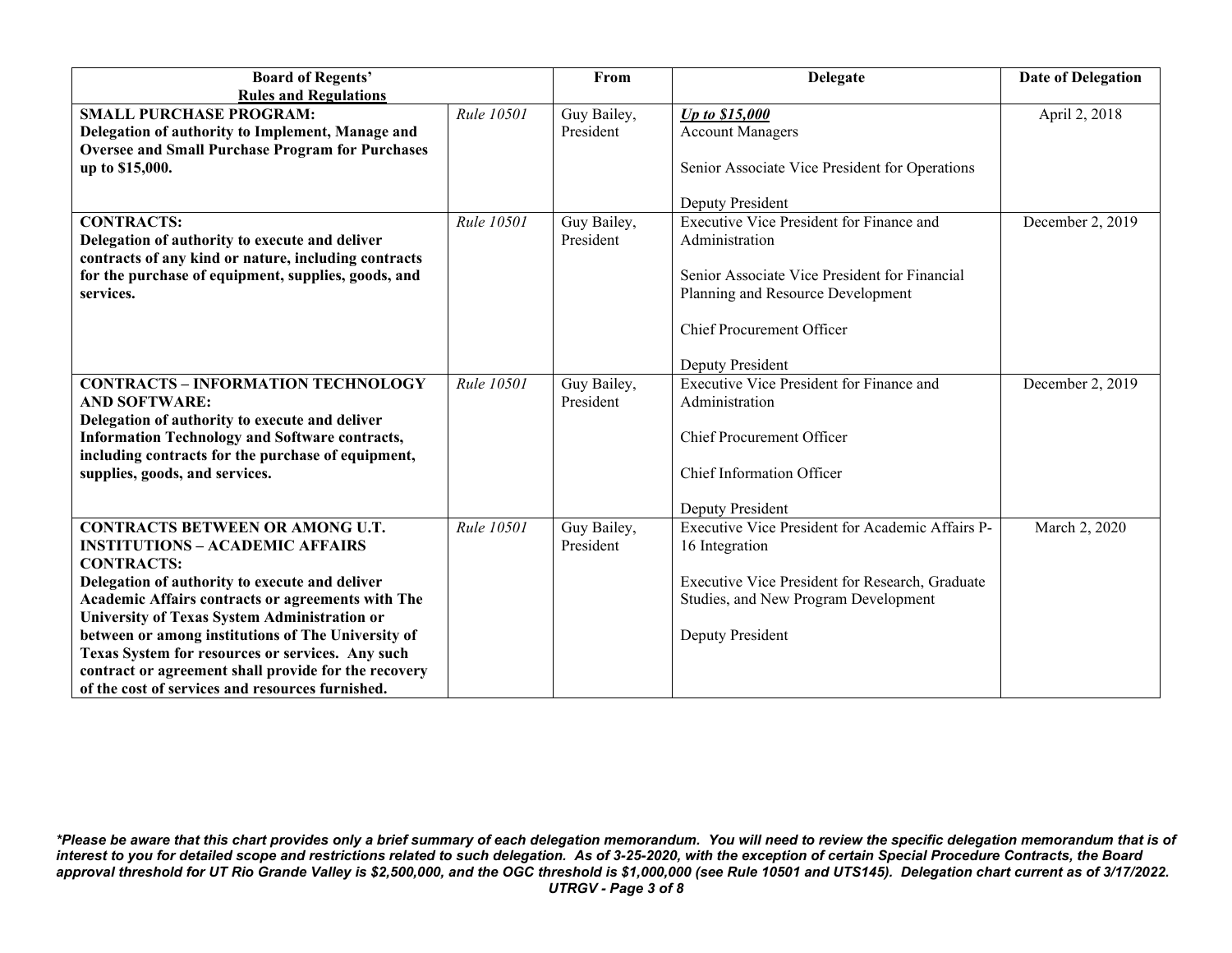| <b>Board of Regents'</b>                                   |                   | From        | <b>Delegate</b>                                      | <b>Date of Delegation</b> |
|------------------------------------------------------------|-------------------|-------------|------------------------------------------------------|---------------------------|
| <b>Rules and Regulations</b>                               |                   |             |                                                      |                           |
| <b>CONTRACTS BETWEEN OR AMONG U.T.</b>                     | Rule 10501        | Guy Bailey, | Executive Vice President for Health Affairs and      | April 2, 2018             |
| <b>INSTITUTIONS - HEALTH AFFAIRS</b>                       |                   | President   | Dean, School of Medicine                             |                           |
| <b>CONTRACTS:</b>                                          |                   |             |                                                      |                           |
| Delegation of authority to execute and deliver Health      |                   |             | Executive Vice Dean, School of Medicine              |                           |
| Affairs contracts or agreements with The University        |                   |             |                                                      |                           |
| of Texas System Administration or between or among         |                   |             | Deputy President                                     |                           |
| institutions of The University of Texas System for         |                   |             |                                                      |                           |
| resources or services. Any such contract or                |                   |             |                                                      |                           |
| agreement shall provide for the recovery of the cost of    |                   |             |                                                      |                           |
| services and resources furnished.                          |                   |             |                                                      |                           |
| <b>CONTRACTS BETWEEN OR AMONG U.T.</b>                     | <b>Rule 10501</b> | Guy Bailey, | Executive Vice President for Finance and             | December 2, 2019          |
| <b>INSTITUTIONS – INFORMATION</b>                          |                   | President   | Administration                                       |                           |
| <b>TECHNOLOGY CONTRACTS:</b>                               |                   |             |                                                      |                           |
| Delegation of authority to execute and deliver             |                   |             | <b>Chief Procurement Officer</b>                     |                           |
| <b>Information Technology contracts or agreements with</b> |                   |             |                                                      |                           |
| The University of Texas System Administration or           |                   |             | Chief Information Officer                            |                           |
| between or among institutions of The University of         |                   |             |                                                      |                           |
| Texas System for resources or services. Any such           |                   |             | Deputy President                                     |                           |
| contract or agreement shall provide for the recovery       |                   |             |                                                      |                           |
| of the cost of services and resources furnished.           |                   |             |                                                      |                           |
| <b>AFFILIATION AGREEMENTS AND PROGRAM</b>                  | Rule 10501        | Guy Bailey, | <b>Executive Vice President for Academic Affairs</b> | March 2, 2020             |
| <b>AGREEMENTS - ACADEMIC AFFAIRS:</b>                      |                   | President   | and P-16 Integration                                 |                           |
| Delegation of authority to execute and deliver             |                   |             |                                                      |                           |
| affiliation agreements and program agreements              |                   |             | Executive Vice President for Research, Graduate      |                           |
| related to Academic Affairs including Memorandums          |                   |             | Studies, and New Program Development                 |                           |
| of Understanding and Letters of Intent.                    |                   |             |                                                      |                           |
|                                                            |                   |             | Executive Vice President for Health Affairs and      |                           |
|                                                            |                   |             | Dean, School of Medicine                             |                           |
|                                                            |                   |             |                                                      |                           |
|                                                            |                   |             | Deputy President                                     |                           |

*\*Please be aware that this chart provides only a brief summary of each delegation memorandum. You will need to review the specific delegation memorandum that is of interest to you for detailed scope and restrictions related to such delegation. As of 3-25-2020, with the exception of certain Special Procedure Contracts, the Board approval threshold for UT Rio Grande Valley is \$2,500,000, and the OGC threshold is \$1,000,000 (see Rule 10501 and UTS145). Delegation chart current as of 3/17/2022. UTRGV - Page 4 of 8*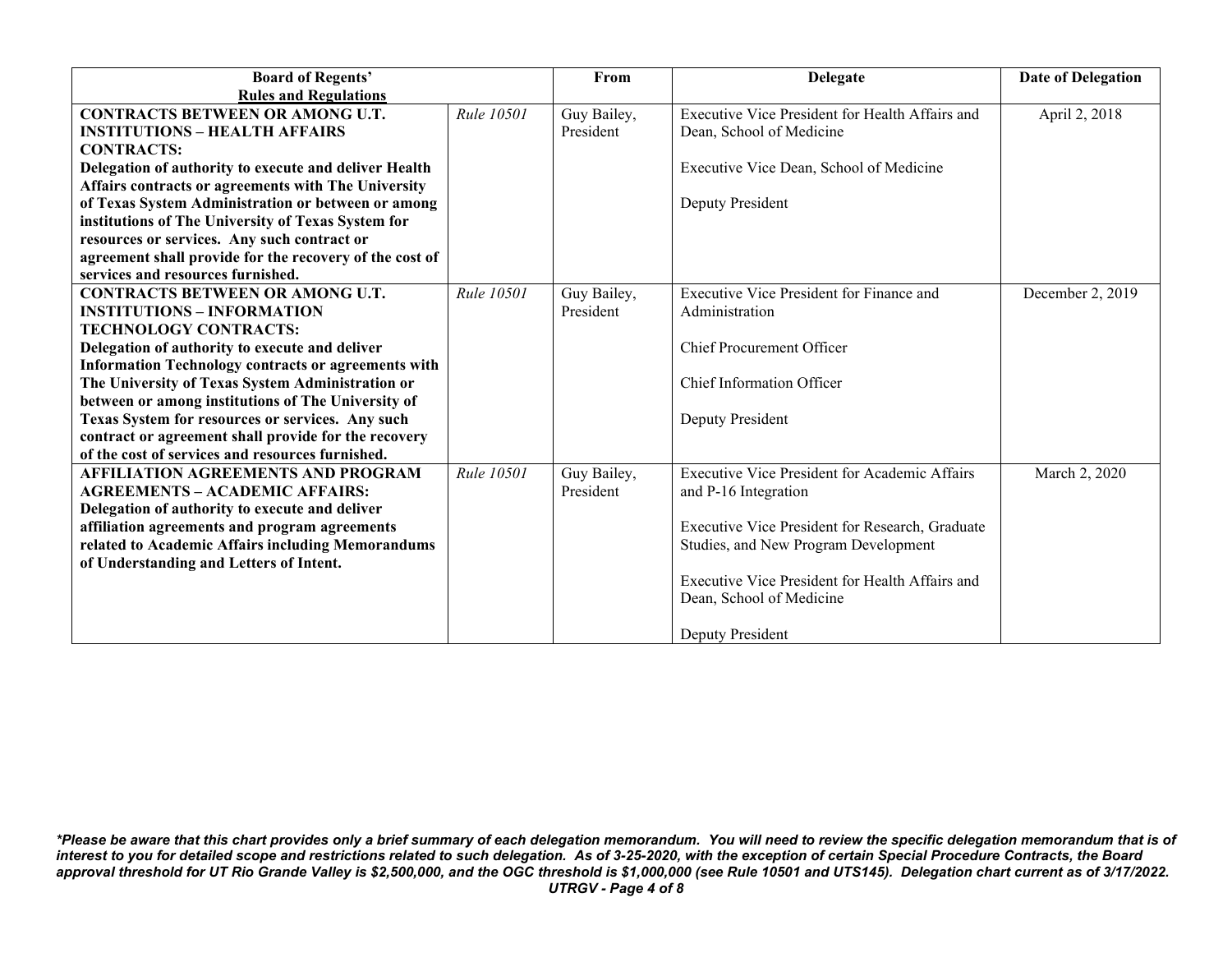| <b>Board of Regents'</b>                                                                        |            | From                     | <b>Delegate</b>                                                       | <b>Date of Delegation</b> |
|-------------------------------------------------------------------------------------------------|------------|--------------------------|-----------------------------------------------------------------------|---------------------------|
| <b>Rules and Regulations</b>                                                                    |            |                          |                                                                       |                           |
| <b>AFFILIATION AGREEMENTS AND PROGRAM</b>                                                       | Rule 10501 | Guy Bailey,              | Vice President for Governmental and Community                         | April 2, 2018             |
| <b>AGREEMENTS - GOVERNMENTAL AND</b>                                                            |            | President                | Relations                                                             |                           |
| <b>COMMUNITY RELATIONS:</b>                                                                     |            |                          |                                                                       |                           |
| Delegation of authority to execute and deliver                                                  |            |                          | Associate Vice President for Governmental                             |                           |
| affiliation agreements and program agreements                                                   |            |                          | Relations                                                             |                           |
| related to Governmental and Community Relations                                                 |            |                          |                                                                       |                           |
| and Economic Development.                                                                       |            |                          | Associate Vice President for Community                                |                           |
|                                                                                                 |            |                          | <b>Engagement and Economic Development</b>                            |                           |
|                                                                                                 |            |                          |                                                                       |                           |
|                                                                                                 |            |                          | Deputy President                                                      |                           |
| <b>AFFILIATION AGREEMENTS AND PROGRAM</b>                                                       | Rule 10501 | Guy Bailey,              | Executive Vice President for Finance and                              | December 2, 2019          |
| <b>AGREEMENTS - INFORMATION</b>                                                                 |            | President                | Administration                                                        |                           |
| <b>TECHNOLOGY:</b>                                                                              |            |                          |                                                                       |                           |
| Delegation of authority to execute and deliver                                                  |            |                          | Chief Information Officer                                             |                           |
| affiliation agreements and program agreements                                                   |            |                          |                                                                       |                           |
| related to Information Technology.                                                              |            |                          | Deputy President                                                      |                           |
| <b>AFFILIATION AGREEMENTS AND PROGRAM</b>                                                       | Rule 10501 | Guy Bailey,              | <b>Executive Vice President for Institutional</b>                     | December 2, 2019          |
| <b>AGREEMENTS - INSTITUTIONAL</b>                                                               |            | President                | Advancement                                                           |                           |
| <b>ADVANCEMENT:</b>                                                                             |            |                          |                                                                       |                           |
| Delegation of authority to execute and deliver                                                  |            |                          | Vice President for Institutional Advancement                          |                           |
| affiliation agreements and program agreements                                                   |            |                          |                                                                       |                           |
| related to Institutional Advancement.                                                           |            |                          | Deputy President                                                      |                           |
| <b>AFFILIATION AGREEMENTS AND PROGRAM</b>                                                       | Rule 10501 | Guy Bailey,              | Associate Vice President for Research                                 | February 1, 2019          |
| <b>AGREEMENTS - RESEARCH:</b>                                                                   |            | President                | Enhancement                                                           |                           |
| Delegation of authority to execute and deliver                                                  |            |                          |                                                                       |                           |
| affiliation agreements and program agreements                                                   |            |                          |                                                                       |                           |
| related to Research.                                                                            |            |                          |                                                                       |                           |
| <b>AFFILIATION AGREEMENTS AND PROGRAM</b>                                                       | Rule 10501 | Guy Bailey,              | Executive Vice President for Research, Graduate                       | April 2, 2018             |
| <b>AGREEMENTS - RESEARCH:</b>                                                                   |            | President                | Studies, and New Program Development                                  |                           |
| Delegation of authority to execute and deliver                                                  |            |                          |                                                                       |                           |
| affiliation agreements and program agreements                                                   |            |                          | Deputy President                                                      |                           |
| related to Research.                                                                            |            |                          |                                                                       |                           |
| <b>AFFILIATION AGREEMENTS AND PROGRAM</b>                                                       | Rule 10501 | Guy Bailey,<br>President | Vice President for Strategic Enrollment and<br><b>Student Affairs</b> | March 2, 2020             |
| <b>AGREEMENTS - STUDENT SUCCESS:</b>                                                            |            |                          |                                                                       |                           |
| Delegation of authority to execute and deliver<br>affiliation agreements and program agreements |            |                          | Deputy President                                                      |                           |
| related to Student Success.                                                                     |            |                          |                                                                       |                           |
|                                                                                                 |            |                          |                                                                       |                           |

*\*Please be aware that this chart provides only a brief summary of each delegation memorandum. You will need to review the specific delegation memorandum that is of interest to you for detailed scope and restrictions related to such delegation. As of 3-25-2020, with the exception of certain Special Procedure Contracts, the Board approval threshold for UT Rio Grande Valley is \$2,500,000, and the OGC threshold is \$1,000,000 (see Rule 10501 and UTS145). Delegation chart current as of 3/17/2022. UTRGV - Page 5 of 8*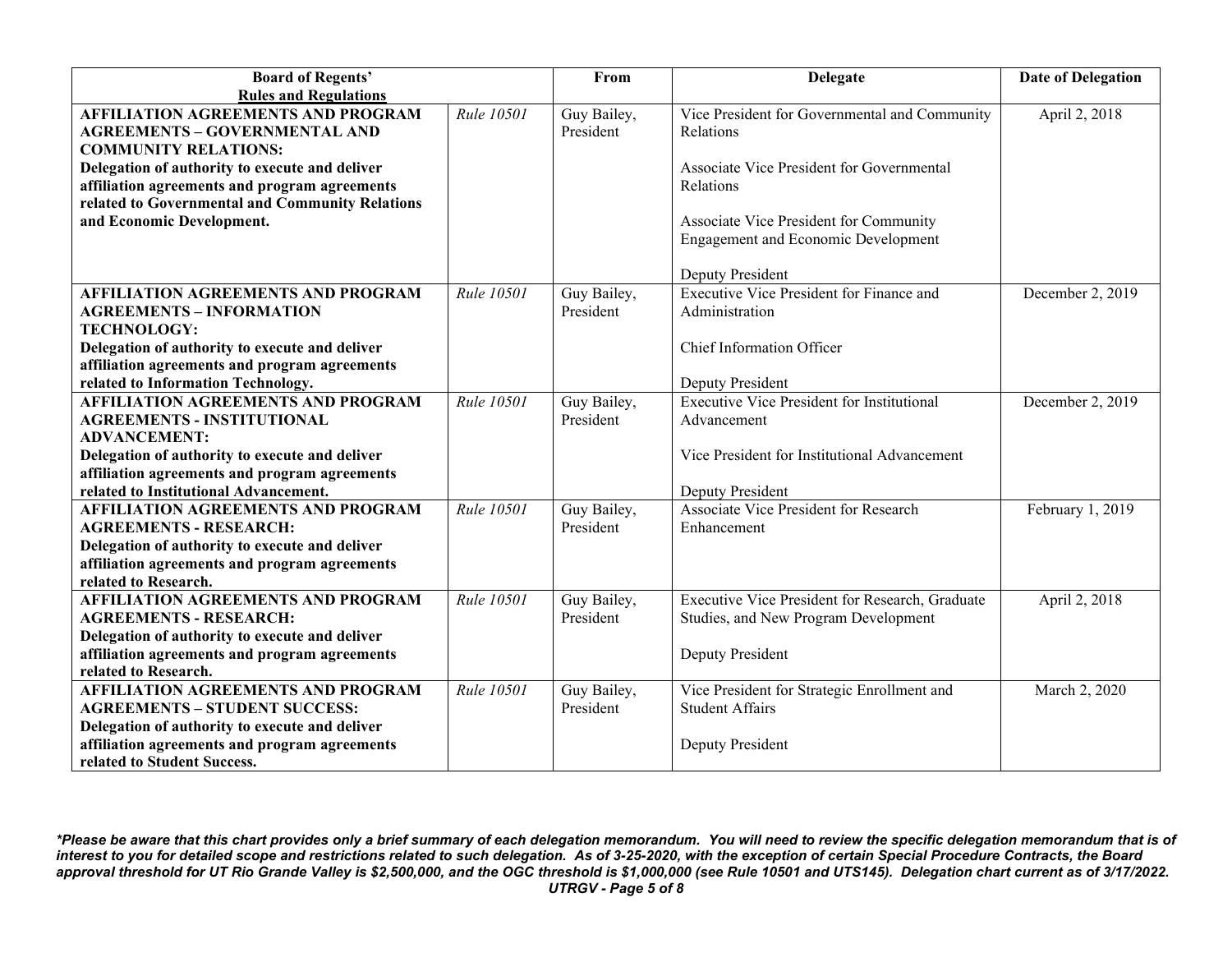| <b>Board of Regents'</b>                                  |                          | From        | <b>Delegate</b>                                 | <b>Date of Delegation</b> |
|-----------------------------------------------------------|--------------------------|-------------|-------------------------------------------------|---------------------------|
| <b>Rules and Regulations</b>                              |                          |             |                                                 |                           |
| <b>AGREEMENTS AND NON-RESEARCH GRANT</b>                  | Rule 10501               | Guy Bailey, | Executive Vice President for Health Affairs and | July 25, 2018             |
| <b>DOCUMENTS - UTRGV DIVISION OF HEALTH</b>               |                          | President   | Dean, School of Medicine                        |                           |
| <b>AFFAIRS:</b>                                           |                          |             |                                                 |                           |
| Delegation of authority to execute and deliver (1)        |                          |             | Executive Vice Dean, School of Medicine         |                           |
| <b>Affiliation Agreements and Program Agreements, (2)</b> |                          |             |                                                 |                           |
| <b>Business Associate Agreements, (3) Confidentiality</b> |                          |             | Deputy President                                |                           |
| and Non-Disclosure Agreements, (4) Services               |                          |             |                                                 |                           |
| <b>Agreements for Physicians and other Health Affairs</b> |                          |             |                                                 |                           |
| Professions, Health Affairs Administrators, Health        |                          |             |                                                 |                           |
| <b>Affairs Academic Administration, Health Affairs</b>    |                          |             |                                                 |                           |
| <b>Education, Health Affairs Management, and Related</b>  |                          |             |                                                 |                           |
| Health Affairs Activities, and (5) Non-Research           |                          |             |                                                 |                           |
| <b>Support Grant Documents such as Medical and</b>        |                          |             |                                                 |                           |
| Health Affairs Fellowships and Similar Medical and        |                          |             |                                                 |                           |
| <b>Health Affairs Personnel Support.</b>                  |                          |             |                                                 |                           |
| <b>AGREEMENTS WITH CORPORATE SPONSORS</b>                 | $\overline{Rule}$ 10501; | Guy Bailey, | Associate Vice President for Research           | February 1, 2019          |
| AND AGREEMENTS THAT GRANT AN                              | Rule 90101,              | President   | Enhancement                                     |                           |
| <b>INTEREST IN INTELLECTUAL PROPERTY:</b>                 | Sections 15.1            |             |                                                 |                           |
| Delegation of authority to execute and deliver            | and $15.3$ ; $UT$        |             |                                                 |                           |
| agreements granting an interest in intellectual           | <b>System Policy</b>     |             |                                                 |                           |
| property on behalf of the Board. This delegation also     | <b>UTS125</b>            |             |                                                 |                           |
| covers typical option and license agreements and          |                          |             |                                                 |                           |
| research contracts with corporate sponsors, as well as    |                          |             |                                                 |                           |
| non-disclosure agreements and material transfer           |                          |             |                                                 |                           |
| agreements.                                               |                          |             |                                                 |                           |
| <b>AGREEMENTS WITH CORPORATE SPONSORS</b>                 | Rule 10501;              | Guy Bailey, | Executive Vice President for Research, Graduate | April 2, 2018             |
| AND AGREEMENTS THAT GRANT AN                              | Rule 90101,              | President   | Studies, and New Program Development            |                           |
| <b>INTEREST IN INTELLECTUAL PROPERTY:</b>                 | Sections 15.1            |             |                                                 |                           |
| Delegation of authority to execute and deliver            | and $15.3$ ; $UT$        |             | Deputy President                                |                           |
| agreements granting an interest in intellectual           | <b>System Policy</b>     |             |                                                 |                           |
| property on behalf of the Board. This delegation also     | <b>UTS125</b>            |             |                                                 |                           |
| covers typical option and license agreements and          |                          |             |                                                 |                           |
| research contracts with corporate sponsors, as well as    |                          |             |                                                 |                           |
| non-disclosure agreements and material transfer           |                          |             |                                                 |                           |
| agreements.                                               |                          |             |                                                 |                           |

*\*Please be aware that this chart provides only a brief summary of each delegation memorandum. You will need to review the specific delegation memorandum that is of interest to you for detailed scope and restrictions related to such delegation. As of 3-25-2020, with the exception of certain Special Procedure Contracts, the Board approval threshold for UT Rio Grande Valley is \$2,500,000, and the OGC threshold is \$1,000,000 (see Rule 10501 and UTS145). Delegation chart current as of 3/17/2022. UTRGV - Page 6 of 8*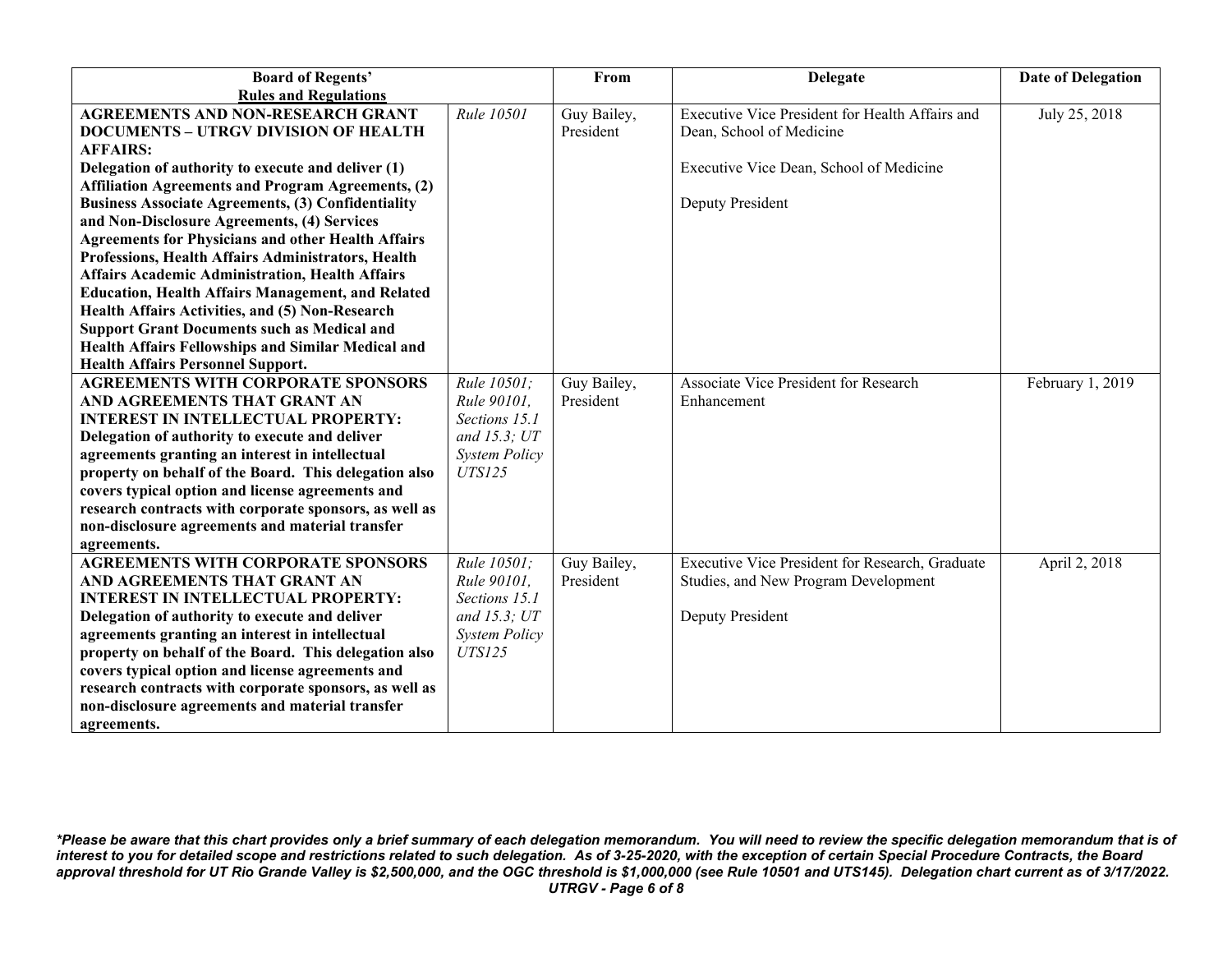| <b>Board of Regents'</b>                                   |              | From                  | <b>Delegate</b>                                                             | <b>Date of Delegation</b> |
|------------------------------------------------------------|--------------|-----------------------|-----------------------------------------------------------------------------|---------------------------|
| <b>Rules and Regulations</b>                               |              |                       |                                                                             |                           |
| <b>STATE AND FEDERAL CONTRACTS OR</b>                      | Rule 10501   | Guy Bailey,           | Executive Vice President for Research, Graduate                             | April 2, 2018             |
| PROPOSALS FOR SPONSORED RESEARCH:                          |              | President             | Studies, and New Program Development                                        |                           |
| Delegation of authority to execute and deliver state,      |              |                       |                                                                             |                           |
| federal and other contracts or proposals for               |              |                       | Deputy President                                                            |                           |
| sponsored research on behalf of the Board.                 |              |                       |                                                                             |                           |
| STATE AND FEDERAL CONTRACTS OR                             | Rule 10501   | Guy Bailey,           | Associate Vice President for Research                                       | February 1, 2019          |
| PROPOSALS FOR SPONSORED RESEARCH:                          |              | President             | Enhancement                                                                 |                           |
| Delegation of authority to execute and deliver state,      |              |                       |                                                                             |                           |
| federal and other contracts or proposals for               |              |                       |                                                                             |                           |
| sponsored research on behalf of the Board.                 |              |                       |                                                                             |                           |
|                                                            |              |                       |                                                                             |                           |
|                                                            |              |                       |                                                                             |                           |
|                                                            |              |                       | DELEGATIONS OF AUTHORITY FROM THE UNIVERSITY OF TEXAS SYSTEM ADMINISTRATION |                           |
|                                                            |              |                       | TO THE UNIVERSITY OF TEXAS RIO GRANDE VALLEY                                |                           |
| <b>HOLIDAY SCHEDULE:</b>                                   | Rule 30201,  | Jonathan Pruitt,      | Presidents, The University of Texas                                         | September 1, 2010         |
| Delegation of authority to approve annually the            | Section 1    | <b>Executive Vice</b> |                                                                             | (cont. March 1, 2022)     |
| holiday schedule for the respective institutions.          |              | Chancellor for        |                                                                             |                           |
|                                                            |              | <b>Business</b>       |                                                                             |                           |
|                                                            |              | Affairs               |                                                                             |                           |
| <b>LANDLORD'S OR LICENSOR'S CONSENT TO</b>                 | Rule 70301,  | Jonathan Pruitt,      | Chief Business Officer, U. T. Rio Grande Valley                             | September 15, 2020        |
| <b>MODIFICATION OF EXISTING</b>                            | Section 4.3; | <b>Executive Vice</b> |                                                                             | (cont. March 1, 2022)     |
| TELECOMMUNICATIONS EQUIPMENT NOT                           | Rule 10501;  | Chancellor for        |                                                                             |                           |
| <b>INVOLVING THE ADDITION OF EQUIPMENT:</b>                | UTS 126;     | <b>Business</b>       |                                                                             |                           |
| Delegation of authority to execute and deliver             | Article III, | Affairs               |                                                                             |                           |
| <b>Landlord's or Licensor's Consent to Modification of</b> | Section 51   |                       |                                                                             |                           |
| <b>Existing Telecommunications Equipment. Delegate</b>     | Texas        |                       |                                                                             |                           |
| shall use without material change the template letter,     | Constitution |                       |                                                                             |                           |
| in conformity with the instructions attached thereto,      |              |                       |                                                                             |                           |
| currently approved by the U.T. System Office of            |              |                       |                                                                             |                           |
| General Counsel (OGC), or such subsequent template         |              |                       |                                                                             |                           |
| letter and accompanying instructions that may be           |              |                       |                                                                             |                           |
| approved by OGC.                                           |              |                       |                                                                             |                           |
|                                                            |              |                       |                                                                             |                           |
| This delegation is expressly limited to the consent to     |              |                       |                                                                             |                           |
| modify existing telecommunications equipment not           |              |                       |                                                                             |                           |
| involving the addition of equipment.                       |              |                       |                                                                             |                           |

*\*Please be aware that this chart provides only a brief summary of each delegation memorandum. You will need to review the specific delegation memorandum that is of interest to you for detailed scope and restrictions related to such delegation. As of 3-25-2020, with the exception of certain Special Procedure Contracts, the Board approval threshold for UT Rio Grande Valley is \$2,500,000, and the OGC threshold is \$1,000,000 (see Rule 10501 and UTS145). Delegation chart current as of 3/17/2022. UTRGV - Page 7 of 8*